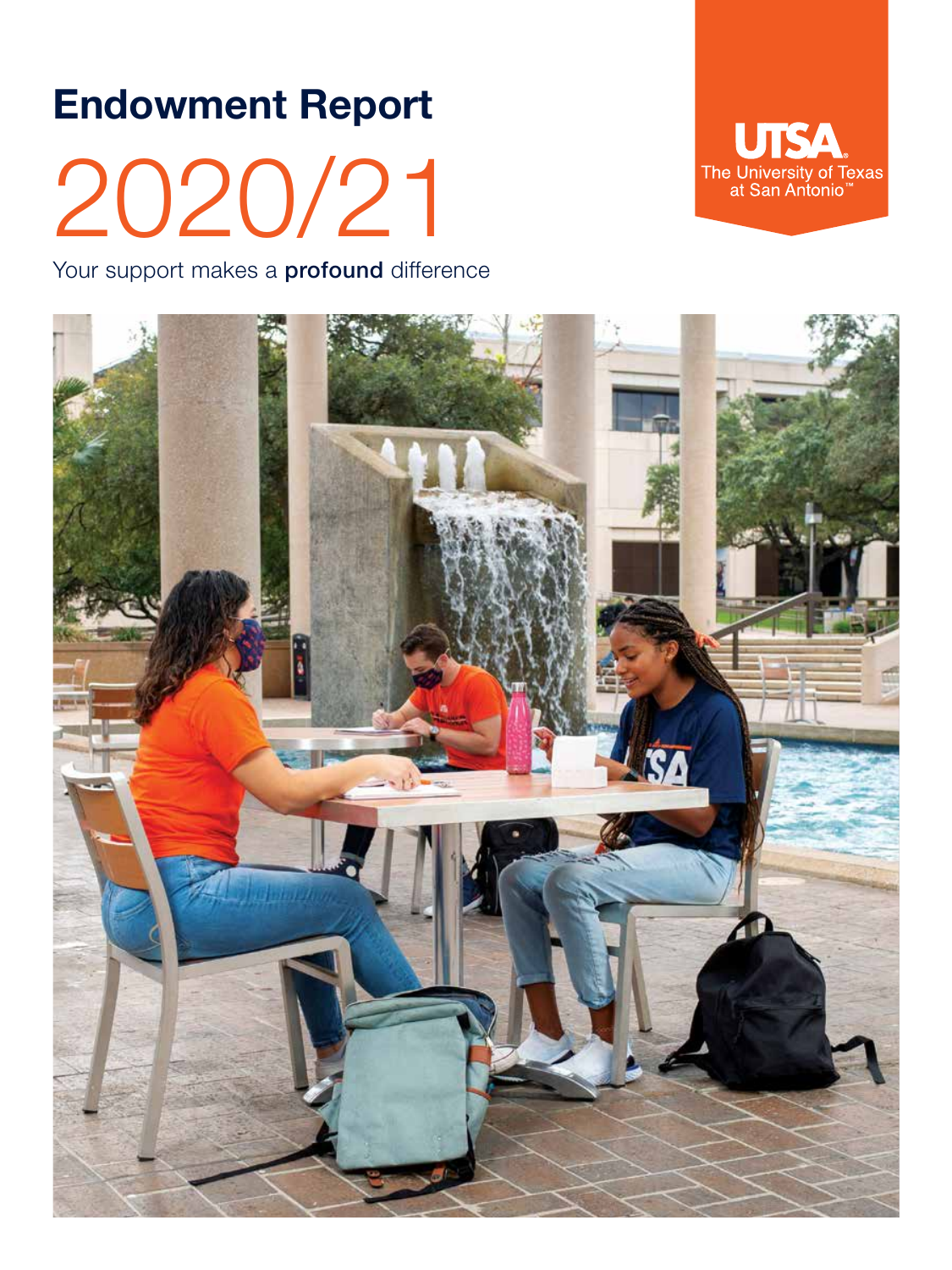

#### **A Message** *from President Taylor Eighmy*

It has been a joy to see the spirit of our Roadrunner community reignited this fall with more of our students, faculty and staff back on campus and the return of so many UTSA traditions that we all know and love.

Together, we have implemented practices to promote the safety and well-being of our Roadrunners, while implementing new approaches to teaching, learning and research. Peggy and I are so proud of this community – not only for overcoming the many challenges of the past 18 months, but also for finding ways to thrive and innovate into the future.

Despite the pandemic, we took some monumental steps toward creating bold futures for our students and our region this year, and your endowment is playing an important role in UTSA's success. I am pleased to share the enclosed report providing an update on your endowment at the university for the fiscal year ending August 31, 2021.

As you will see, UTSA's overall endowment continues to increase, growing an incredible 52.88% percent in FY21 to reach a market value of \$277 million. We received \$8.93 million in endowment investment distributions to fund scholarships, fellowships, endowed faculty positions and other programs.

Thanks to the support of alumni and friends like you, several new endowments were established during the fiscal year, including 17 new scholarship funds, 10 new program support endowments and six new faculty positions.

Your continued generosity is helping UTSA earn national and global attention. Our bold trajectory inspired two transformational acts of philanthropy this year - a \$20 million gift from Carlos and Malú Alvarez to support research-enhancing activities in the Carlos Alvarez College of Business, and a \$40 million gift from MacKenzie Scott and Dan Jewett for student success initiatives.

I hope you enjoy reading about your endowment fund and the invaluable impact it has on our community. Your support is changing lives at UTSA every day. Thank you for believing in us.

With sincere appreciation,

Tanu Ugu

Taylor Eighmy President



Taylor and Peggy Eighmy celebrate UTSA's 50th anniversary in 2019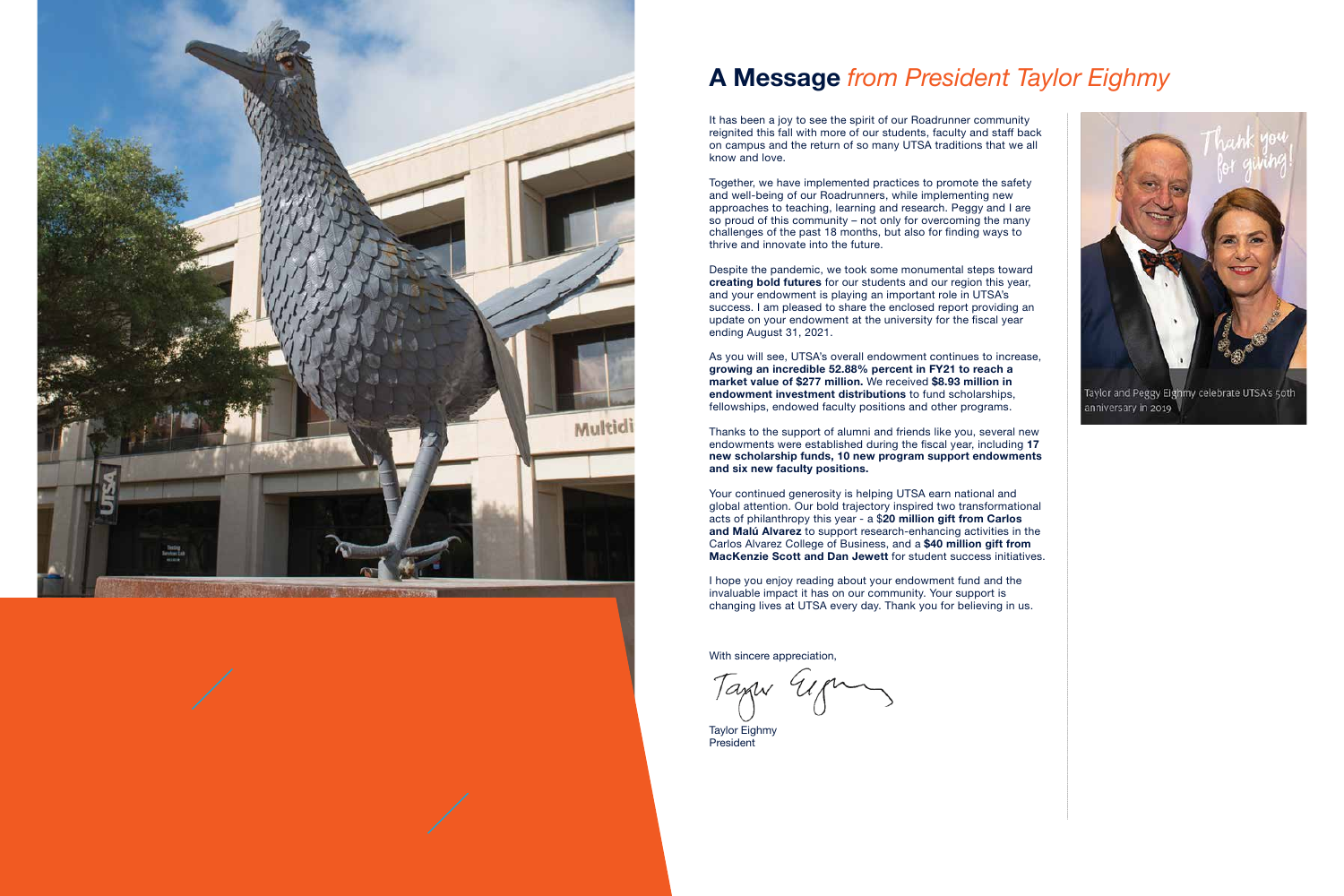### Endowments *by the Numbers Fiscal Year Endowment Comparison*

**Endowment Market Value (\$277.4M)** 

#### *Growth Trend (2017-2021)*

| <b>Academic Purpose</b>                         | <b>Endowment</b><br>Count | <b>Investment Value</b><br>as of Aug. 31, 2020 | <b>Endowment</b><br>Count | <b>Investment Value</b><br>as of Aug. 31, 2021 | Percent<br>Change |
|-------------------------------------------------|---------------------------|------------------------------------------------|---------------------------|------------------------------------------------|-------------------|
| <b>Faculty Position</b><br><b>Fndowments</b>    | 77                        | 70,314,975.78                                  | -82                       | 91,204,498.23                                  | 29.70%            |
| <b>Scholarship Endowments</b>                   | 317                       | 76,484,937.37                                  | 334                       | 97,319,173.02                                  | 27.24%            |
| <b>Graduate Fellowship</b><br><b>Endowments</b> | 16                        | 12,306,235.68                                  | 16                        | 15.542.160.79                                  | 26.30%            |
| <b>Program Endowments</b>                       | 88                        | 22,322,618.66                                  | 97                        | 73,305,948.66                                  | 228.39%           |
| <b>Total All Academic</b><br><b>Purposes</b>    | 498                       | 181,428,767.49                                 | 529                       | 277,371,780.70                                 | 52.88%            |

*52.88%* increase in *Endowment*

*Market Value*



Fiscal Year





- Carlos Alvarez College of Business **\$33.9M**
- College of Engineering<sup>\*</sup> \$25.7M
- College of Education and Human Development **\$7.7M**
- College of Liberal and Fine Arts **\$22M**
- College for Health, Community, and Policy **\$1.7M**
- College of Sciences **\$44.6M**
- 
- **Honors College \$5.7M**
- University College *\$.06M*
- **Strategic Enrollment \$68.7M**
- Other Areas *\$14.4M*
- **Student and Faculty Support \$42.5M**



*Book value represents all contributions,* reinvested income, and any realized gains or losses attributable to the sale of an investment held in the endowment. *Whereas market value is the value of an investment* determined by the prevailing prices for that investment in an actively traded market including the investment.

The difference between book value and market value is unrealized gain and loss of the endowment. Since 2017, UTSA's annual book value growth rate has averaged 10.46% and the annual market value growth rate has averaged 16.36%.

\* In 2021, the College of Architecture and College of Engineering merged to form the new *College of Engineering and Integrated Design (CEID)*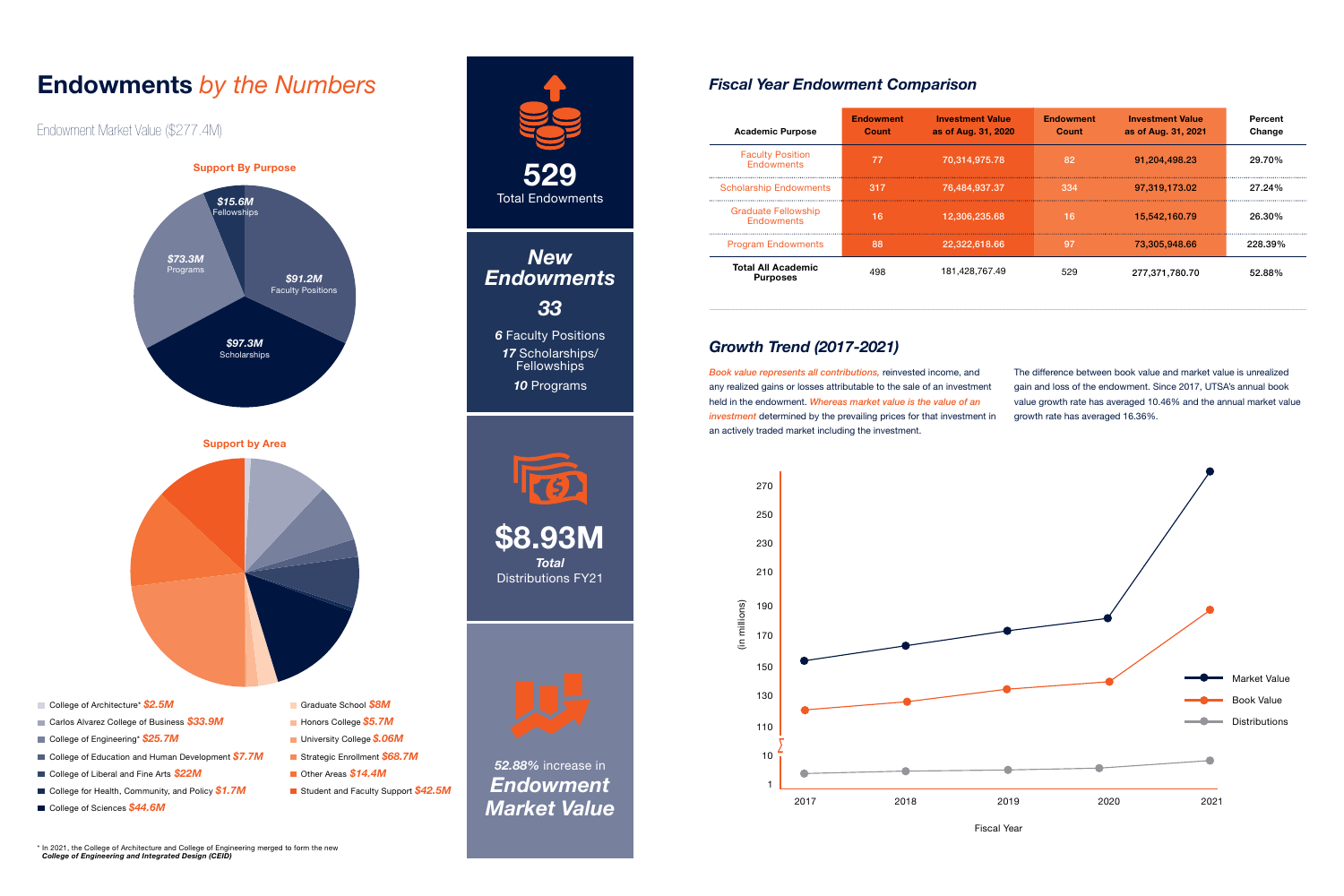## Dedicated Students Inspire Philanthropic San Antonio Couple

### Giving Students the Most Valuable Resource: Time



*Martin Ayala, Chemical Engineering Major*

The Beldons believe in the importance of higher education and hope to see UTSA continue on its trajectory of becoming a national model for student success. The *Louise and Michael Beldon Endowed Scholarship* for UTSA Students will be awarded to students who have the most pressing needs.

have greatly improved and I am not afraid to speak with my professors or to ask important questions," said Martin. "I have been given many opportunities to do my own research, and I already feel like an actual chemical engineer."

Mike and Louise say they hope their scholarship will make a significant difference in the lives of many people at UTSA.

Martin is extremely thankful for the Klesses and expressed that the scholarship has translated into one of the most valuable resources a student can have - more time. This time has given him the ability to have a proper school-life balance that otherwise would not be possible. From participating in his research and studies to becoming involved in other experiences on campus such as UTSA's Christian ministry, Cru, he feels that he has truly been able to become a wellrounded student and a better version of himself.

Mike Beldon and his wife, Louise have been exceptionally active community and philanthropic members of San Antonio for the past 50 years. Believing that The University of Texas at San Antonio is the city's premier university, the couple recently donated \$100,000 to create the *Louise and Michael Beldon Endowed Scholarship* for UTSA students. With UTSA set to publicly launch **Be Bold: A Campaign for Our Future** in 2022, they felt it was the perfect time to give back. The campaign is the largest fundraising campaign in UTSA's history.

> In addition to his gratitude, Martin also expressed that he is impressed with how much Bill and Margie have given, not only to create their endowed scholarship, but to fund such a large portion of the relatively new chemical engineering program at UTSA. With his overwhelmingly positive experience, Martin says he is truly grateful for Margie and Bill.

> "Thank you for believing in this program at UTSA and underrepresented students like me. I am grateful to be a Klesse Scholar. It is wonderful to have people like you believe in me. Your recognition has pushed me to excel and gain even more than I thought was possible from my education."

"We believe in UTSA and felt that it was a great institution to support. We hope our scholarship endowment will open many doors for students who might have originally lacked the resources and support to attend school," said Louise.

Mike and Louise have supported a wide variety of their interests in San Antonio including programs in the Jewish community, the arts, hospitals, health science, and education. Mike has chaired the Boards of the Jewish Community Center, Jewish Federation, San Antonio Chamber of Commerce and the Alamo Colleges Foundation, among many others. On the medical front, Louise has always had a strong passion for nursing and has been involved in The University of Texas MD Anderson Cancer Center's Clinical and Translational Research Center. She also chaired the Nurses' Advisory Council and remains highly engaged with AVANCE and other non-profits.

"We try to give meaningful gifts that will make a difference. My wife and I believe that if you are fortunate enough to be successful, you should really try to help others, not because people pressure you to do it. You should want to give, knowing you can help people," expressed Mike.

The Beldons' gift follows another inspirational gift made by Carlos and Malú Alvarez, who gave \$20 million to the university's business school, which is now named the Carlos Alvarez College of Business. Mike expressed that the Alvarezes' gift helped them recognize that UTSA is an institution that should have their support and that gifts made to support students can help them succeed.

Today, Mike and Louise reside in San Antonio on the same street as their loving family members. With four children, 13 grandchildren and two great grandchildren, they are passing on their conviction that giving back to their community is one of the most selfless and important things you can do for others.

During his senior year of high school, he exceled in his AP chemistry class and realized he had a passion for both math and science, which drove him to pursue a college degree in the field. In the Spring of 2019, he was among the first class of students to be awarded the *Margie and Bill Klesse Endowed Scholarship in Chemical Engineering*. The scholarship was created in 2017 for undergraduate chemical engineering students by former CEO of the Valero Energy Corporation, Bill Klesse and his wife, Margie.

Although Martin looked at several other universities during his college search, he decided to attend UTSA because of its classification as an official Hispanic Serving Institution (HSI). He wanted to be surrounded by a city and school with more diversity and students of color. He expressed that UTSA has given him a feeling of "home".

As a Klesse Scholar, Martin's experience as a student in the College of Engineering is topnotch. Without the worry of financial barriers and struggle of maintaining a job, Martin has had the time to become actively involved in research and other engineering opportunities alongside his professor, Dr. Gary Jacobs. In the summer of 2021, Martin was even given the opportunity to participate in the Undergraduate Research Experience at the University of Chicago, where he realized he wanted to pursue the industrial side of chemical engineering.

"This program has been both fun and challenging, but I have seen myself grow so much. My interpersonal skills



*Mike and Louise Beldon*

Born and raised in Wyoming, The University of Texas at San Antonio chemical engineering student, **Martin Ayala** grew up surrounded by a large oil and natural resource industry. He began contemplating the idea of becoming a chemical engineer at the early age of fourteen.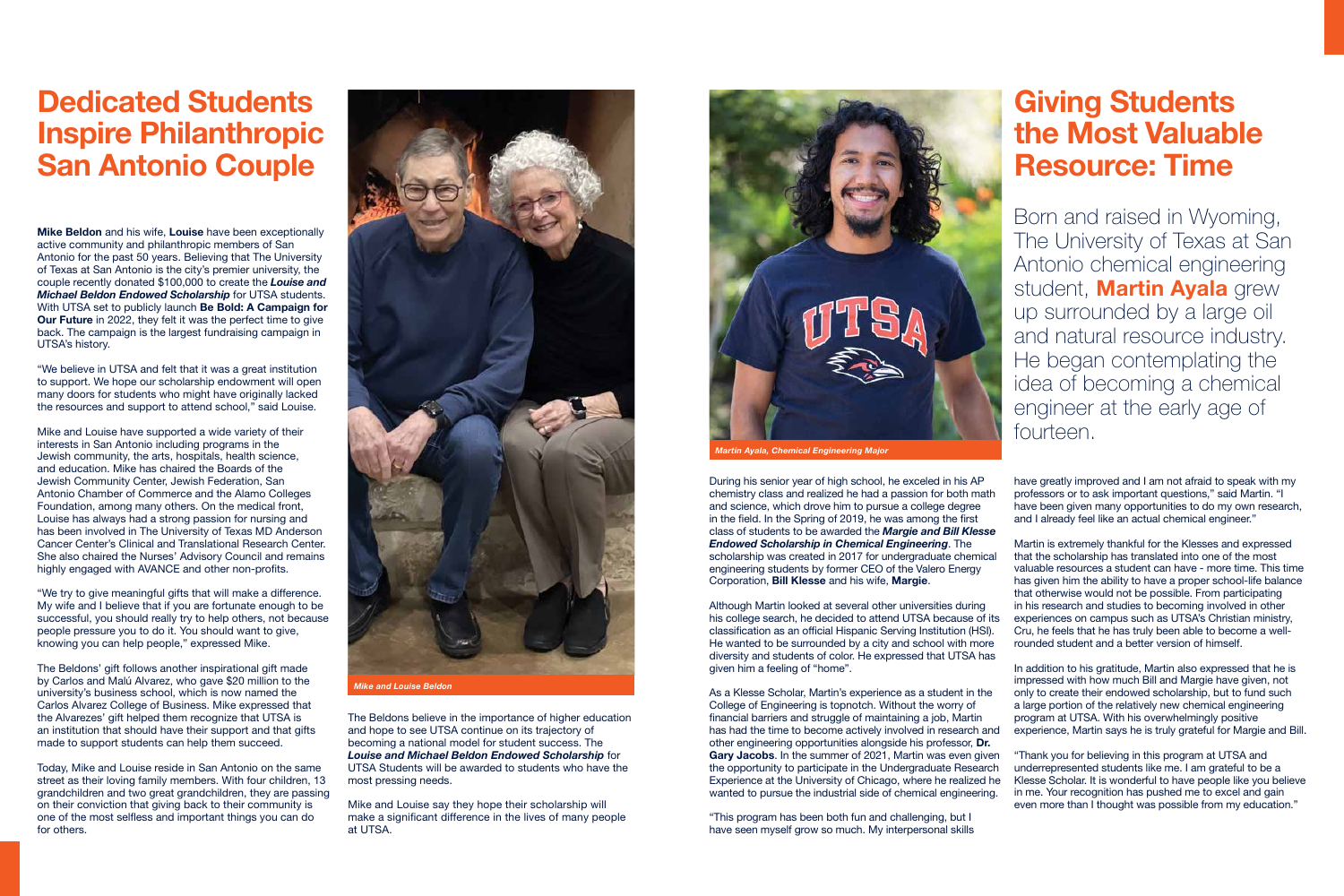*"I am extremely grateful for the Carlos and Malú Alvarez Scholarship because it empowered me to explore experiential activities outside of my pre-medical classes. I was granted the opportunity to study abroad and intern in D.C., allowing me to foster passions for health information technology and health policy."*

In March 2021, the couple went above and beyond by committing \$20 million to the College of Business. The first gift of its kind in university history, their support will advance research-enhancing activities, including establishing endowed faculty positions, graduate research fellowships, and undergraduate research programs. In recognition of their immense generosity, The University of Texas System Board of Regents authorized the renaming of the College of Business to the Carlos Alvarez College of Business, making it the first named college at UTSA.

"We are very proud to support UTSA and its outstanding students, many of whom—like me—are first-generation Mexican Americans," said Carlos, co-chair of UTSA's Campaign Leadership Council. "As a result of UTSA's success in growing and attracting high-caliber students, I was compelled to make this gift to the College of Business and support the largest business school in San Antonio, where I built my own business."

"The Alvarezes' generous gift will have a profound impact on the university, our students and our community because it truly is an investment in the future entrepreneurs and business leaders of San Antonio and Texas," said Kimberly Andrews Espy, provost and senior vice president for academic affairs at UTSA.

Following this gift, the Alvarezes gave an additional \$2 million in memory of their longstanding friend and mentor, Tom C. Frost, a renowned business leader, philanthropist, and advocate of UTSA. The gift established the *Tom C. Frost Distinguished University Chair for Business Excellence* and will be used to support research in the college. The chair will be held by the dean of the Carlos Alvarez College of Business in addition to the Bodenstedt Chair for the Dean of Business —making this the first time in UTSA history for a dean to hold two chaired positions.



# that their deep generosity to UTSA has no bounds.<br>Their passion for supporting educational opportunity<br>and the economic development of San Antonio helps<br>ensure a bold future for UTSA and our community.<br>Dell Medical School GENEROSITY

University supporters since 2006, Carlos and Malú Alvarez are no strangers to UTSA's culture of philanthropy.

"Carlos and Malú Alvarez have once again shown us that their deep generosity to UTSA has no bounds. Their passion for supporting educational opportunity and the economic development of San Antonio helps ensure a bold future for UTSA and our community. Tom introduced Carlos to the university, and this gift recognizes their friendship. That makes it especially meaningful for us," said President Taylor Eighmy.

The Alvarezes' longstanding support of UTSA is a testament to their commitment to fostering generations of future business leaders, and the university community could not be more grateful for their enduring and generous support.

"Higher education will always be the most important spark for change," said Carlos. "We, as a family, are blessed to be given the opportunity to make this gift to UTSA's College of Business, not only to support aspiring leaders but to hopefully enable them to leave their own generational legacy that can positively impact San Antonio, Texas, and communities across the globe."



**Natalie Malluru** is a public health major in UTSA's College for Health, Community and Policy. As a Top Scholar, Natalie received an opportunity to join the Archer Fellowship in Washington, D.C. through which she received funding from the *Carlos and Malú Alvarez Special Opportunities Fund*. During her fellowship, she worked to develop a smart phone application called Pocket VAX, which is available in the Apple Store and Google Play Store. The app makes it easier for families to manage their immunization records and learn about vaccinations. On March 5, 2021, Natalie was accepted into her top choice medical

# CREATING BOLD, NEW OPPORTUNITIES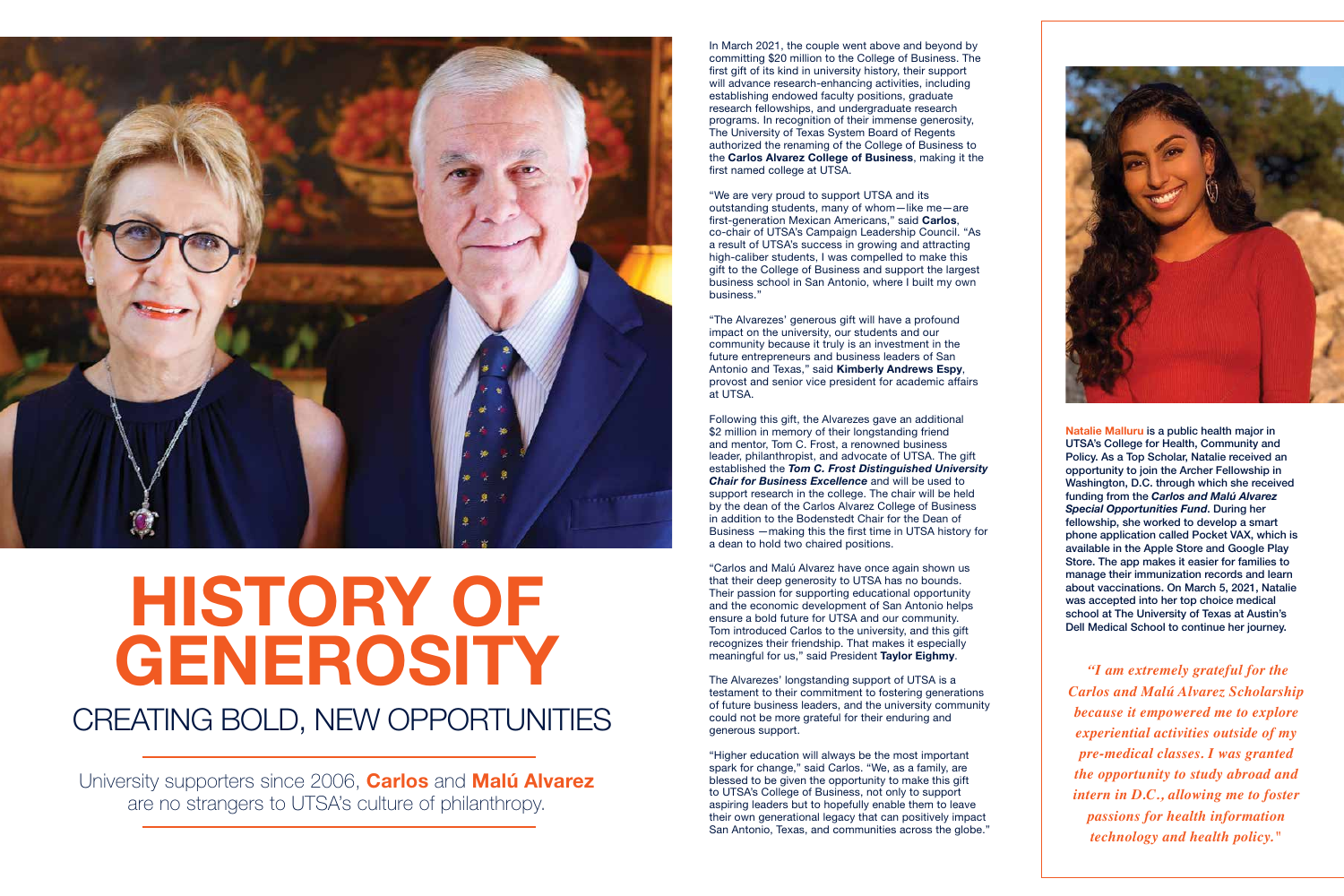Mary Whisenhunt, Ph.D. '20 and her husband, John have been astounded by the hard work and dedication of UTSA's students. While having almost polar opposite interests in the academic realm, with Mary thriving in archaeology and John having a deep admiration for astronomy, the couple has one major passion in common supporting UTSA students and faculty in both fields.

While attending UTSA to receive her doctorate in Anthropology, Mary could not help but notice the enthusiasm her fellow classmates shared in her area of study. While working alongside her fellow scholars, she also realized that most of her peers at UTSA were first-generation students who worked multiple jobs and dealt with financial barriers to pursue their degrees. Today, Mary works as a research analyst at UTSA's Center for Archaeological Research.

"While I had the military's G.I. Bill help to pay for my degree, I noticed that students around me were working 20 or more hours per week while also pursuing their education. The

curriculum was very demanding and many of these students did not have the same safety net that I did. I wanted to find a way to help them pursue their goals without distractions," said Mary.

John, who has always been fascinated with astronomy, was inspired by other space science community outreach with local amateur astronomy clubs to engage with the university. He became involved with UTSA by volunteering in the physics and astronomy department. John became a docent for the Curtis Vaughan Jr. Observatory located above the Flawn Science Building and through this experience, he recognized the value of having aspiring professional astronomers – astrophysics students – actively participate in UTSA's public astronomy programs.

- 
- College for Health, Community, and Policy *19.34%* College of Liberal and Fine Arts *12.38%* ■ Carlos Alvarez College of Business **18.45%** College of Sciences *15.93%* ■ University College 14.44%
- 
- 
- 
- College of Engineering and Integrated Design 12.21%
- **College of Education and Human Development 6.65%**
- No College **.60%**

With the best interest of UTSA students in mind, Mary and John unfolded their generous plans to establish two endowed funds at the university in 2018. To support their passions in anthropology and

astronomy, the couple created the *Whisenhunt Excellence Endowment in Anthropology* and the *John "Whizzo" Whisenhunt Astronomical Endowed Scholarship*. The endowments will be generously funded through gifts in the couple's wills.

In 2020, Mary and John decided to accelerate their support for more immediate impact. To complement their endowments, the couple also created two annual scholarships to provide immediate support while the endowments grow and mature. These generous commitments mean that scholarships will be awarded right away while the endowments grow over time, allowing the Whisenhunts to positively impact students at the university in both the short- and long-term.

"We believe in UTSA and hope our gifts make the education of its students even more accessible and provide more opportunities for its already outstanding faculty. Our ultimate goal is that our gift will lead to even greater success for all," said John.



*FY21 Total Degrees Awarded*

**\$140M** *FY21 Total Research Expenditures*









**7,736**





# A Devoted Couple Helps Students Explore Our World and Beyond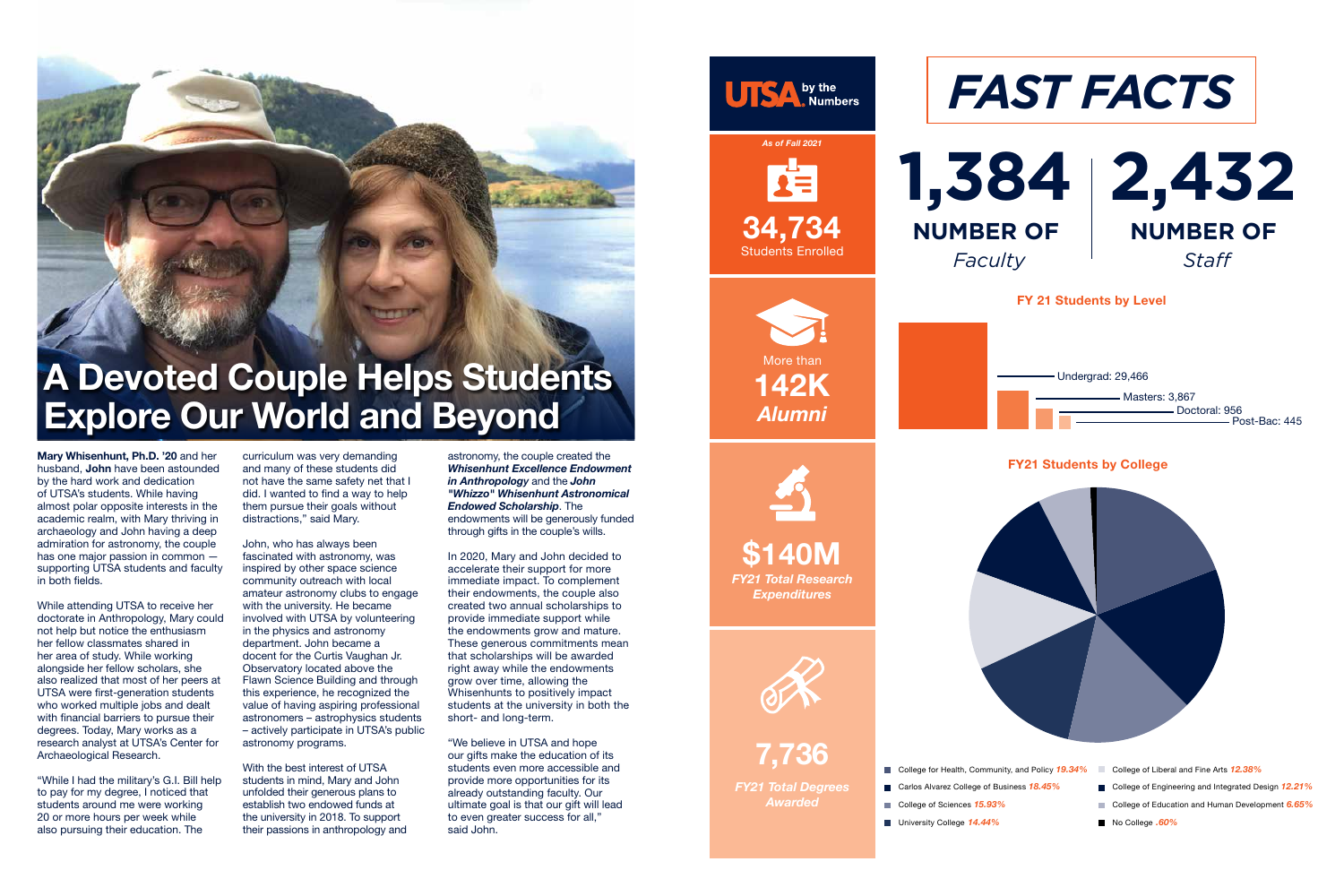

*Kay and Steve Robbins*

# LASTING DIFFERENCE

# MAKING A

Professors emeriti, Kay and Steve Robbins, from UTSA's College of Sciences Department of Computer Science, have a strong passion for helping future generations of computer scientists. After witnessing the hard work of students and faculty who continually met the challenges of the pandemic over the past two years, the married couple decided that now was the perfect time to create an endowment that would have a direct impact on their community.

Their generous and fully funded award - the *Kay and Steve Robbins Faculty Teaching Fellowship Award in Computer Science* - will help propel teaching innovations by computer science faculty in course, program, and career skills development.

"The pandemic has presented some challenges for teaching and learning, but also opportunities for innovative use of technology, especially new technologies," said Kay and Steve Robbins in a joint statement.

"We are very grateful for this visionary endowment fund that doctors Kay and Steve Robbins have established to support the future success of our computer science education," said Sushil Prasad, chair of the UTSA Department of Computer Science. "Kay and Steve have been founding members of the computer science department and have been instrumental in establishing a standard of excellence in education and research that will always be tied to their legacy at UTSA."

Kay and Steve became faculty at UTSA in the fall of 1975, entering with the university's first undergraduate class on the Main Campus. Soon after they arrived, the Robbins started teaching Computer Science and Systems Design courses. They helped develop the Systems Design curriculum that is the basis of UTSA's Computer Engineering program.

Throughout their careers, Steve and Kay focused on developing hands-on learning through laboratories, empirical approaches, and active learning.

Individually and jointly, they received grants from the National Science Foundation, the National Institutes of Health, NASA, and the Texas Workforce Commission to fund the development of laboratory facilities, curriculum, student mentorship and peer tutoring programs, and internships at the university. Kay served as the supervisor of UTSA's first CS Ph.D. graduate, and Steve oversaw the development of UTSA's first university-wide computing laboratory.

Through their endowed fellowship, Kay and Steve are commemorating over 40 years of service at UTSA where they have witnessed the computer science program and curriculum adapt to the advent of networks, terminals, PCs, the Internet, the Web, and mobile devices.

Kay and Steve look forward to seeing their gift enhance the lives of students, fellows, professors, and the overall Computer Science program at UTSA, both in the present and as technology continues to progress over the years. Their generosity will enable UTSA's College of Sciences to make huge strides in the Computer Sciences program for many



#### *Two UTSA professors continue to give after retirement*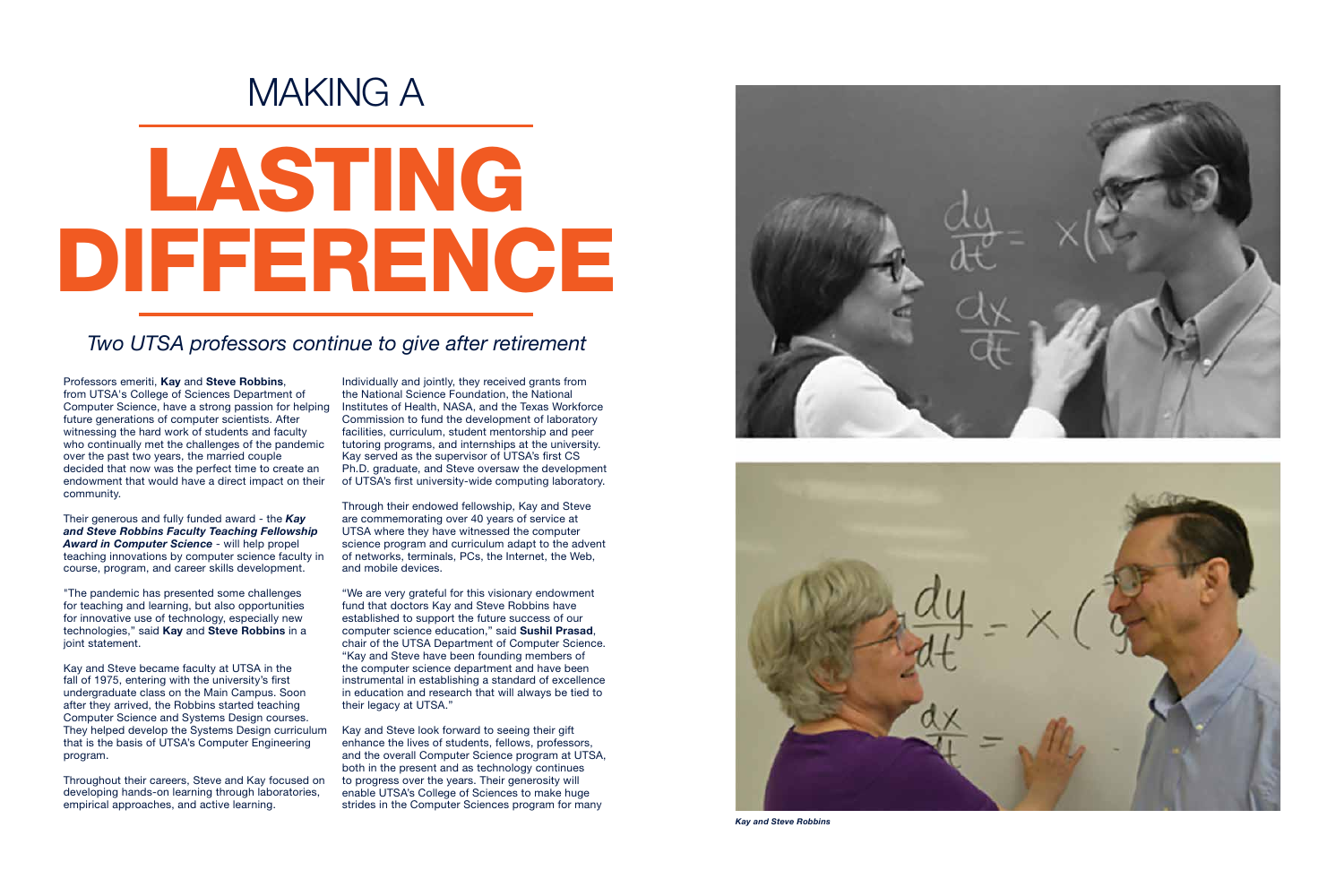UTIMCO is the first investment corporation formed by a public university system to oversee investments for a university. UTIMCO adheres to a "constant growth" distribution policy.

Under this constant growth policy, distributions in a year are equal to the distribution in the prior year (in dollars) plus an increase to offset actual inflation in that particular year. This allows distributions to grow at a steady rate equal to the rate of inflation and provides a stable stream of "real" resources to the university.

Most endowments are invested in the Long Term Fund (LTF) designed to preserve the purchasing power of the endowment over the long-term. In years when investment markets are strong, excess returns are held within the LTF. These excess returns are used to maintain a constant distribution stream in years when investment returns fall below the targeted distribution rate.

The book value of an endowment represents all contributions, reinvested income and any realized gains or losses attributable to the sale of an investment held in the endowment, while the market value is the prevailing price of an investment in an actively traded market.

Gifts to endowments are never spent, they are invested and quarterly distributions are made to your chosen area of support. Endowments provide for many purposes and interests at the university, including:

- Student Support
- Academic Positions
- Programs or Miscellaneous Support

UT institutions rely heavily on philanthropy to support their educational and research missions. Consequently, additional investments in development personnel and operations are essential to ensure that institutions enhance campus-wide efforts to secure more private support. Your generous endowment gifts are invested in the UT System's Long Term Fund (LTF), a pooled investment fund that operates like a mutual fund. As endowment gifts are received, they purchase units in the LTF, which each pay a quarterly distribution to the UT institution to be used for the purpose designated in the donor's endowment agreement. Each year, UT institutions may request an allocation from the LTF of up to .60% (60 basis points) of the value of all their endowments held in the LTF which is used to support the institution's development efforts to attract additional gifts, with an emphasis on increasing endowments to support faculty, staff, students, programs, and research. Your individual endowment's portion of the allocation is reflected on your endowment financial statement.



Endowments can be funded over a five year period or less and once officially established, you or anyone else may contribute to the principal at any time, including through a gift in your will. With your endowment, you are creating a legacy with the university in perpetuity that will benefit generations of faculty, students, and scholars for years to come.

#### Endowments provide permanent support to the university for a better future.

#### University of Texas Investment Management Company (UTIMCO) is contracted by The University of Texas System to invest funds under its fiduciary control.

# Thank You for Your Generosity!